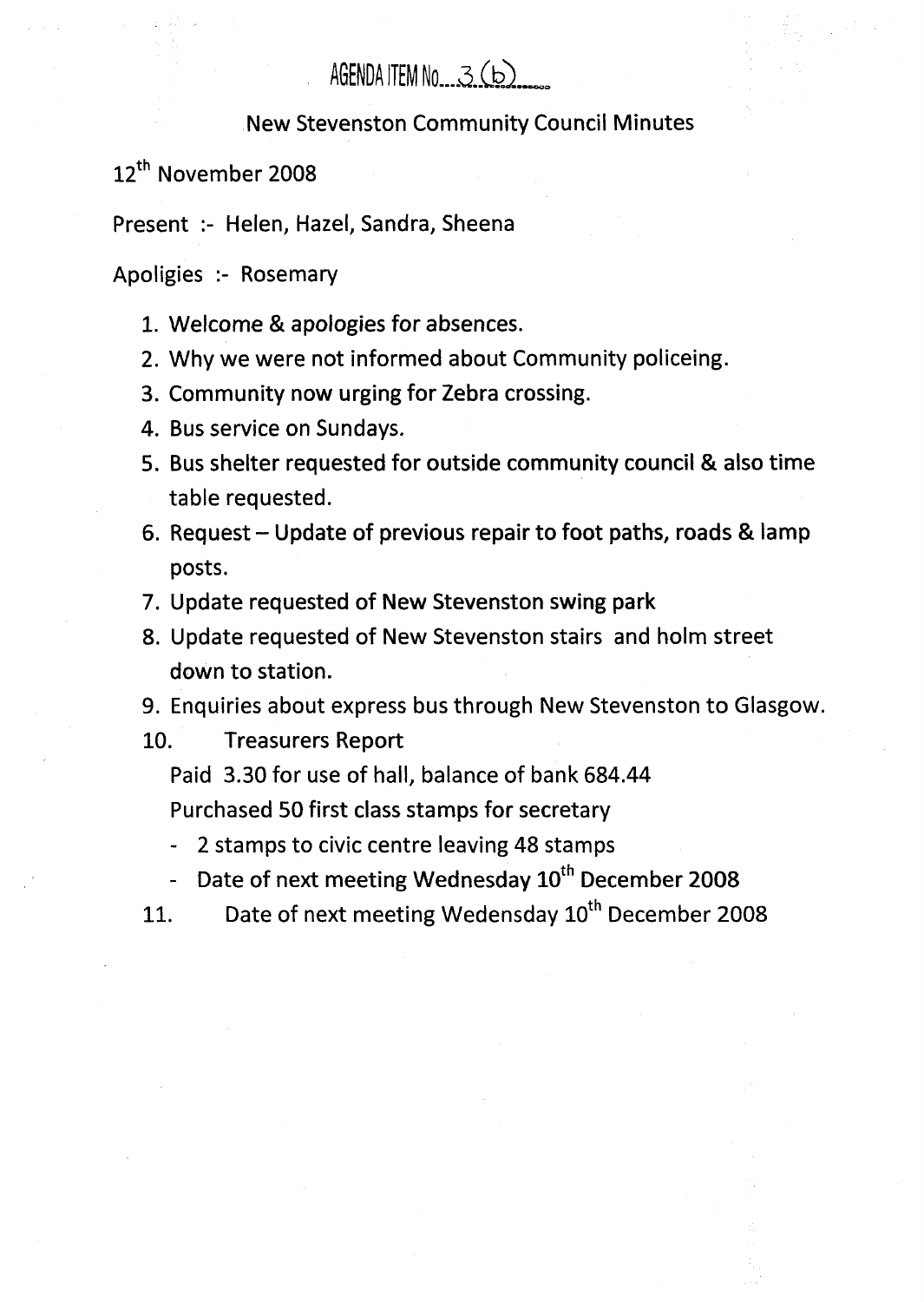## **Untitled**

New Stevenston Community Council Meeting Wednesday 9th December

1)Present Paul, helen, Sheena, Sandra, Hazel

2)Presentation from Sandra Moesdale regarding 23,000 to spend on toddlers park, committee happy with project although concerns over drainage.

3)lnformed committee of potential prison visits, at this point in time members of committee have no time to do prison visits

4)Request for traffic lights at New Stevenston Library.

5)Water at end of stair bridge, steps filthy, contact council regarding this.

6)Pensioners hall, public school, update regarding.

7)Paul to contact council regarding planning applications.

8) Next meeting Wednesday 11th February

Page 1

 $\overline{1}$